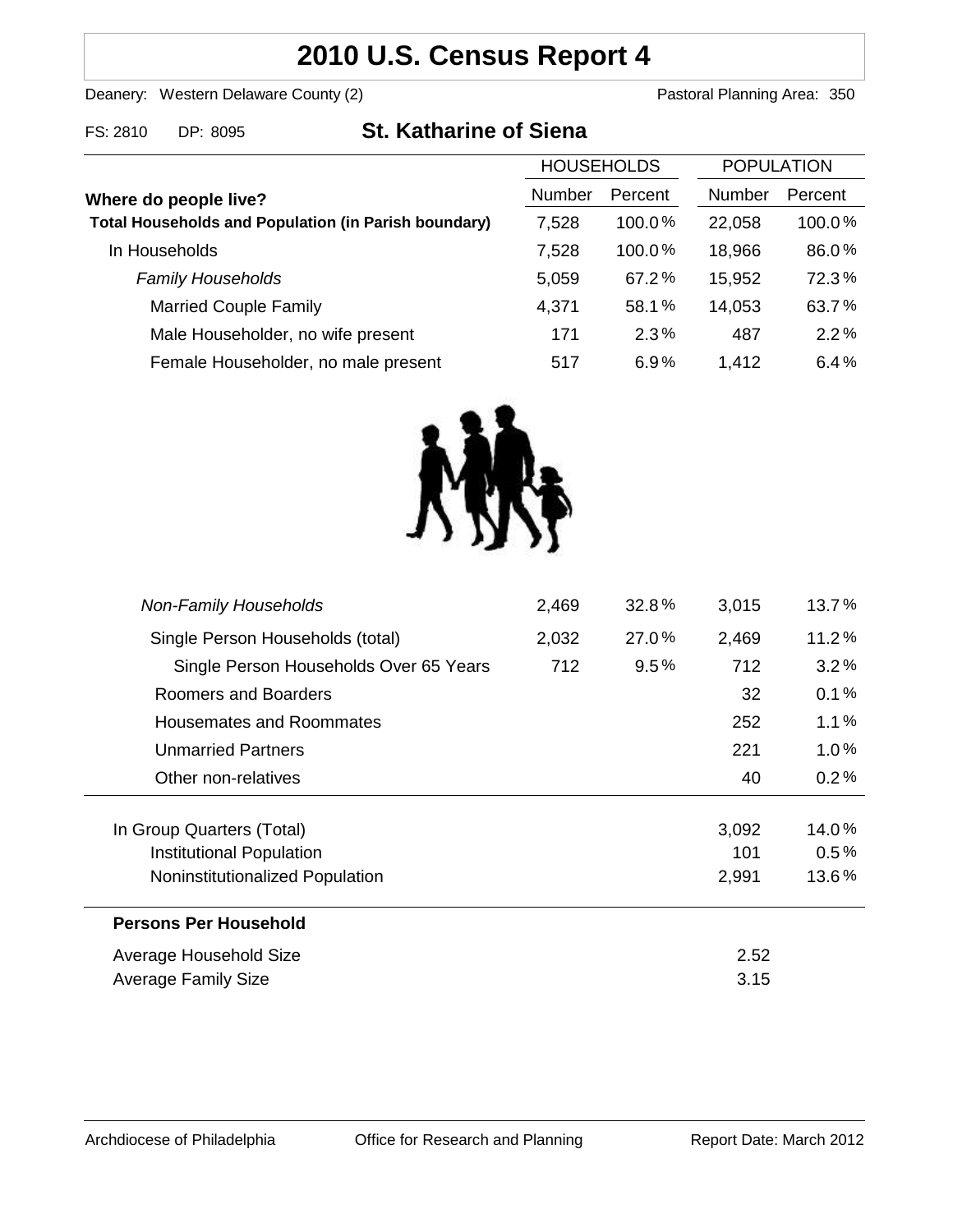# **2010 U.S. Census Report 4**

Deanery: Western Delaware County (2) Deanery: Western Delaware County (2)

### FS: 2810 DP: 8095 **St. Katharine of Siena**

|                                                      | <b>POPULATION</b> |         |
|------------------------------------------------------|-------------------|---------|
| Where do Children - Under Age 18 Live?               | Number            | Percent |
| Total Children - Under Age 18 (in Parish boundary)   | 5,099             | 100.0%  |
| In Households                                        | 4,941             | 96.9%   |
| Householder or spouse is under 18                    | 0                 | 0.0%    |
| With Related:                                        |                   |         |
| Married-Couple Family                                | 4,283             | 84.0%   |
| Male Householder, No Wife Present                    | 118               | 2.3%    |
| Female Householder, No Husband Present               | 424               | 8.3%    |
| <b>Other Related Householder</b>                     | 16                | 0.3%    |
| <b>With Non-Relatives</b>                            | 17                | $0.3\%$ |
| <b>Grandparent Householder</b>                       | 83                | 1.6%    |
| In Group Quarters                                    | 158               | 3.1%    |
| Institutionalized population                         | 0                 | 0.0%    |
| Noninstitutionalized population                      | 158               | 3.1%    |
| Where do Adults - Age 65 and Older - Live?           |                   |         |
| Total Adults - Age 65 and Older (in Parish boundary) | 2,843             | 100.0%  |
| In Households                                        | 2,739             | 96.3%   |
| Family Households:                                   | 1,950             | 68.6%   |
| Is Householder or Spouse                             | 1,822             | 64.1%   |
| With Other Relative Householder                      | 26                | 0.9%    |
| With Non-Related Householder                         | 4                 | 0.1%    |
| is Parent                                            | 60                | 2.1%    |
| is Parent-in-Law                                     | 37                | 1.3%    |
| In Non-family Households:                            | 789               | 27.8%   |
| Male Living Alone                                    | 199               | 7.0%    |
| Male not Living Alone                                | 21                | 0.7%    |
| Female Living Alone                                  | 512               | 18.0%   |
| Female not Living Alone                              | 24                | 0.8%    |
| Other                                                | 33                | 1.2%    |
| In Group Quarters                                    | 104               | 3.7%    |
| Institutionalized population                         | 93                | 3.3%    |
| Noninstitutionalized population                      | 11                | 0.4%    |
| Housing Units in the Parish boundary                 |                   |         |
| <b>Total Housing Units</b>                           | 8,067             | 100.0%  |
| Occupied                                             | 7,528             | 93.3%   |
| Owner-Occupied                                       | 5,470             | 67.8%   |
| Renter-Occupied<br>Ð                                 | 2,058             | 25.5%   |
| Vacant                                               | 539               | 6.7%    |

Archdiocese of Philadelphia **Office for Research and Planning** Report Date: March 2012